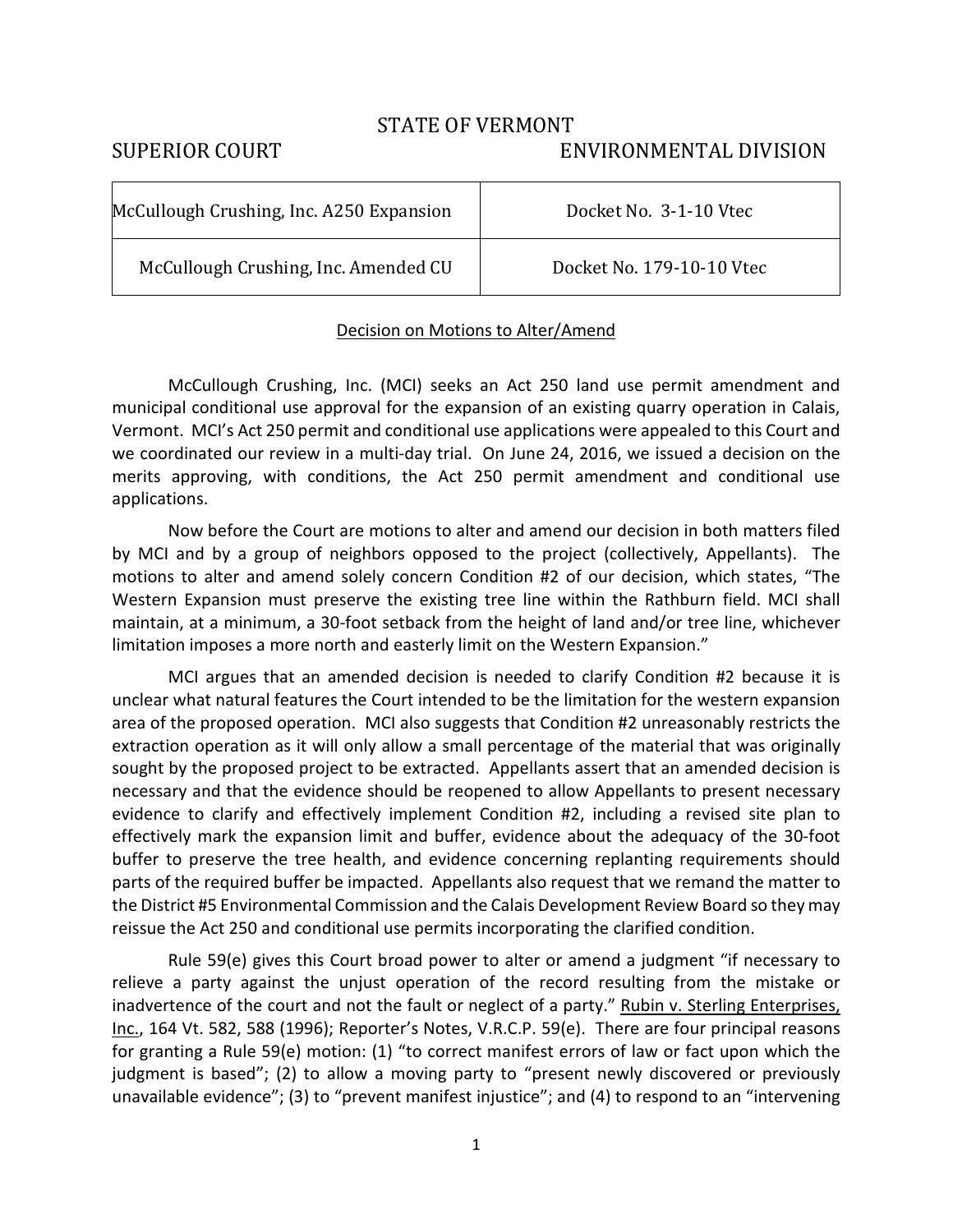change in the controlling law." 11 Wright, Miller & Kane, Federal Practice and Procedure: Civil 3d § 2810.1; see In re Zaremba Group Act 250 Permit, No. 36-3-13 Vtec, slip op. at 1 (Vt. Super. Ct. Envtl. Div. Apr. 10, 2014) (reviewing Rule 59(e) motion using the four factors outlined in the federal rule). A motion to alter or amend "a judgment after its entry is an extraordinary remedy which should be used sparingly." Zaremba, No. 36-3-13 Vtec, at 2 (quoting 11 Wright, Miller & Kane, Federal Practice and Procedure: Civil 2d § 2810.1). Rule 59(e) motions are not intended as a means to reargue or express dissatisfaction with the Court's findings of fact and conclusions of law, and a motion to alter or amend will be denied where it merely repeats arguments that have already been raised and rejected by the Court. See 11 Wright, Miller & Kane, Federal Practice & Procedure: Civil 3d § 2810.1.

Central to both parties' motions is the request to alter our decision in order to clarify Condition #2. In our merits decision, we were limited by the evidence provided and attempted to craft a written condition that would effectively mitigate the adverse impacts of the quarrying operation. We are not opposed to allowing limited additional evidence to clarify Condition #2 and to ensure that all parties agree on the actual on-the-ground delineation of the western expansion parcel limits. To this end, the parties have entered into a stipulated settlement agreement that clarifies Condition #2. The settlement includes a site plan, last revised February 9, 2017, which depicts the 30-foot buffer zone. The settlement further calls for the pit expansion and related buffer zone to be surveyed, and for that survey to be filed with the Town of Calais and to become an exhibit to the Act 250 and conditional use approvals. The actual buffer area will also be physically marked consistent with the survey. MCI will maintain the buffer area under the terms of the settlement agreement.

In light of this agreement, the motions to alter are **GRANTED** in part insofar as they seek to clarify Condition #2 and admit the revised site plan depicting Condition #2 into evidence. We will issue an amended decision incorporating and referencing the settlement agreement and site plan.

 Beyond the question of clarification, Applicant suggests that Condition #2 is overly restrictive, while Appellants claim that it is insufficient. We disagree with both parties, and to the extent the parties' motions ask us to curtail or expand the condition, those requests are **DENIED**. This includes Appellants' request to allow additional evidence concerning the adequacy of the buffer to preserve tree health and appropriate replanting plans. Our approval requires MCI to maintain the tree line and a 30-foot buffer consistent with the terms of the settlement agreement. If MCI negatively impacts the buffer or tree line it will have violated Condition #2. While Appellants may wish to impose greater limitations on the quarry operation, our intent in Condition #2 was not to eliminate any and all view or noise from the operation; but rather, to appropriately mitigate the quarry's impact on the Rathburn Field area and the area of Balentine and Batten Roads. Appellants have not demonstrated that Condition #2 fails to do this, and thus, we deny the remainder of their motion to alter and amend.